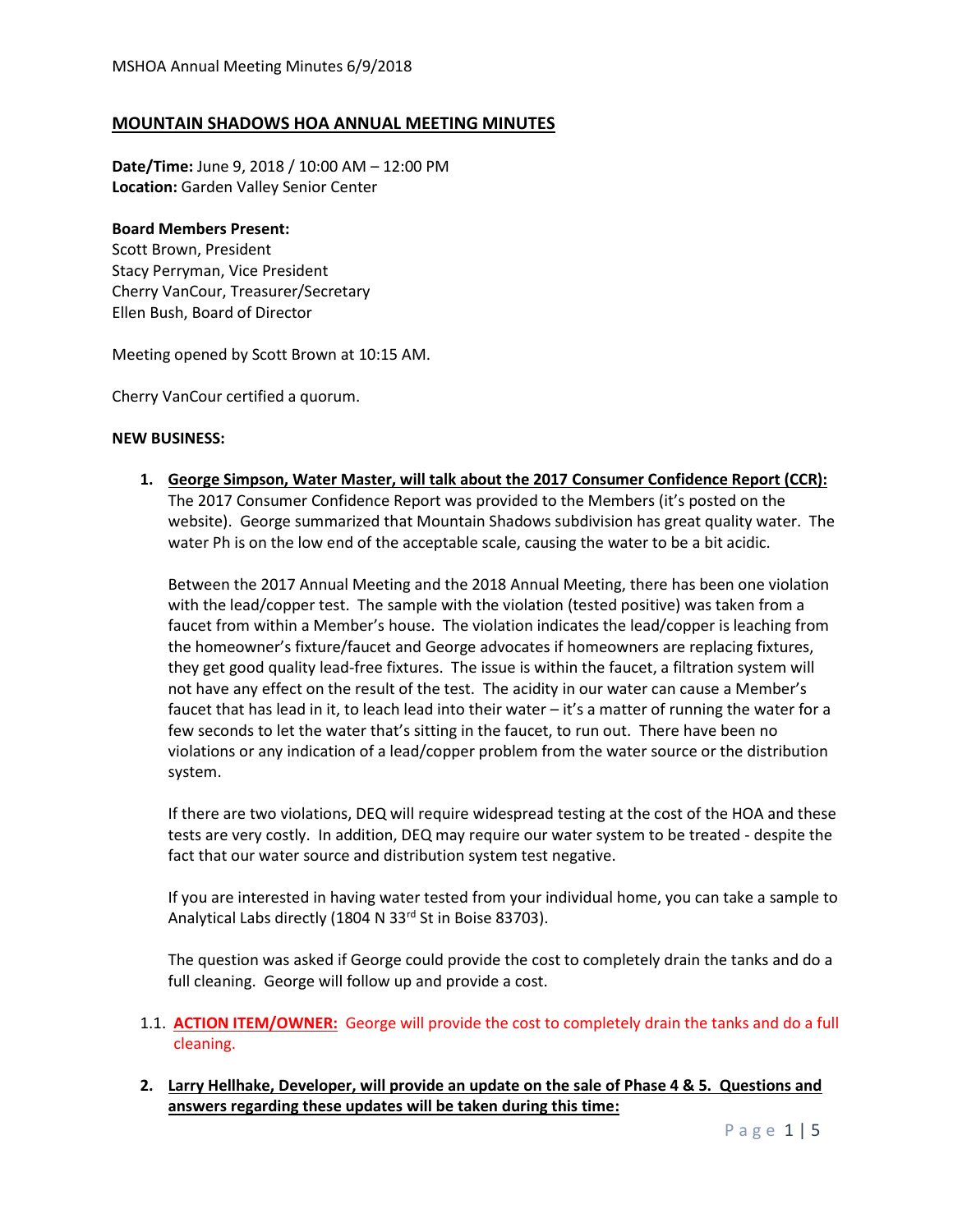Larry announced the Catholic Diocese has removed it's contingency and has cleared all conditions from the sale of the land that was to be Phase 4 & 5. The sale should close on July 11, 2018. It will then more than likely take 2 to 3 years for all the planning and infrastructure to be complete.

Access will be from Banks-Lowman Road. The water line will connect to the cul de sac on Shadow Ridge. The plan is for a 50 unit retreat center with 5 small cabins. The water will be the only connection with Mountain Shadows HOA.

## **3. Scott – Introductions, Year in Review and Thank You's:**

Ellen Bush announced there are 12 new lot/home owners in the neighborhood and listed their names.

Scott provide a 'Year in Review':

- i) The neighborhood prepared for the eclipse and happily there were no problems.
- ii) Judy Hardman passed on February 3 this year and she will be and has been missed.
- iii) Cherry has spent countless hours taking over the Treasurer/Secretary duties, including installing QuickBooks.

Scott Thanked many volunteers:

- i) Ralph Van Paepeghem and Thor Oden for spraying for weeds.
- ii) Ray VanCour and Jim Sipple for getting the entrance solar powered lights working again.
- iii) The Garden Valley Library for allowing us to have our monthly Board meetings in their conference room.
- iv) Jim Sipple for his continued efforts with documenting the water system.
- v) Bob Hammond, Ralph Van Paepeghem, Thor Oden, Ray VanCour, Joe Hofstra, Al Webster and Jim Sipple for volunteering their time to work on the water system as well as being the Lead on Jobs and collectively working the Jobs until they're completed.
- vi) Bob Hammond for being the Chair on the Water Committee.
- vii) Barb Tumanjan, Toni Mac Gregor and Laurel Rangus for helping count the ballots.
- viii) Chris Clark for taking notes at our monthly meetings, including this Annual Meeting.
- ix) Stacy Perryman for organizing the food we're enjoying today.
- x) Lance Price for donating the website hosting, development, money and time putting our Mountain Shadows website together.
- xi) Chris Clark, Judy Hardman and Ralph Van Paepeghem for mowing and weed eating around the entrance of our subdivision.
- xii) The Architectural Control Committee (ACC) Ralph Van Paepeghem, Chris Clark, Linda Ruppel, Al Webster, Ellen Bush and Stacy Perryman.

#### **4. Cherry – Additional Thank You's to volunteers working on the Water System:**

Cherry talked about the volunteers that work on the Water System, believing the Water System is our biggest asset and taking care of this system is our highest priority.

With the installation of QuickBooks, we are able to capture and document the work being done on the Water System in the form of a Job. The Job identifies the Scope of Work, the volunteer Leading the Job, all parts purchased and volunteer/hired labor. This information is stored in QuickBooks for accountability, to identify trends and analysis.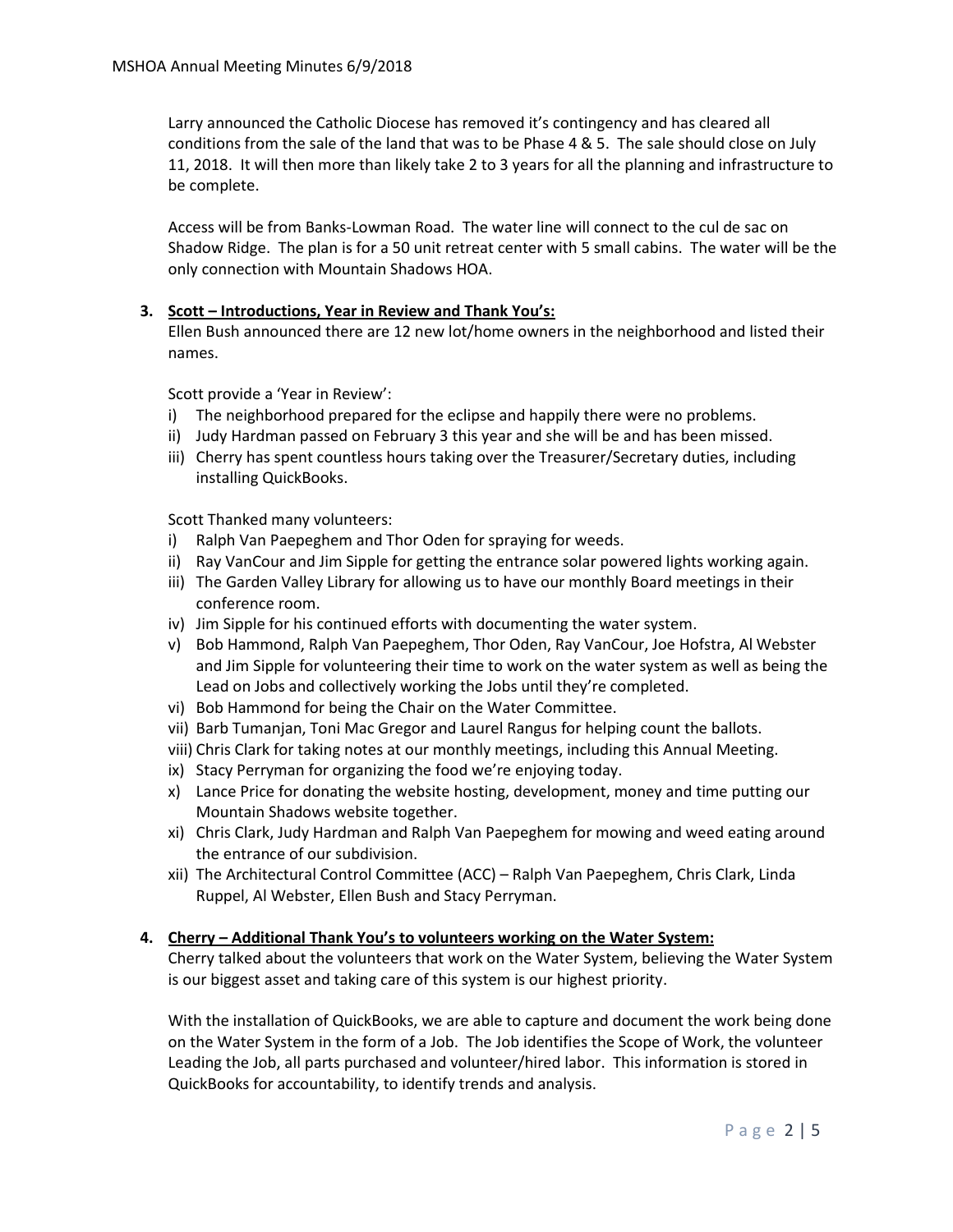Within the past 3 ½ months, Cherry has opened 20 Jobs in QuickBooks; of which 9 Jobs have been completed and closed. There are 2 very important Jobs in particular that we're currently working on – the Mapping of the Water System and the Preventative Maintenance (PM) Schedule.

Jim Sipple is Leading the Mapping project and he's working with many volunteers that are helping to collect data. Jim is documenting the locations of valves, color code valves that identify which valves turns on/off subsequent valves, manholes, well houses, booster stations, the piping flow; as well as the parts, model numbers, approximate prices, lifespan of the parts, etc. within these locations. Mapping our Water system is fundamental to working on the Water System, especially when we start to look at the PM Schedule.

Bob Seal has been instrumental in documenting what the EPA recommends regarding a PM Schedule for a Water System of our size. We've worked together with George Simpson and the Water Committee to develop a PM Schedule that's tailored to our system. We've been able to identify what work volunteers can perform and what needs to be hired out. We are very close to completing this project.

Cherry has asked the volunteers to let her know how much time they are spending when working on the Water System Jobs. To date, Cherry has documented 225 hours and 15 minutes. If we did not have volunteers and we had to hire this work out, using a VERY conservative average of \$50.00 an hour, we would currently be at \$11,250.00. \$11,250.00 / 84 Sold Lots = \$134.00 in additional Annual Dues. We're not even half way through the year. This is not a true picture though – if we were to hire out, we would be paying trip charges and more than likely many more hours since companies we hire don't know our Water System as well as our volunteers.

## **5. Cherry – Approval of 2017 Minutes:**

Billie Davolt motioned to approve the 2017 Annual Meeting Minutes. Belinda Pond seconded. Motion Passed.

## **6. Cherry – Financial Report:**

Cherry presented the Balance Sheet, Financial Report and Year Over Year Budget overview. Cherry explained how QuickBooks will help with future budget development. When asked how the budget was developed in the past, Bob Hammond, Harry Tumanjan and Chris Clark explained that past budgets were developed looking at the previous 3 years. This is a traditional cycle used in budget development.

If any Member would like any of these reports or a report showing the details of each transaction sent to them, please contact Cherry via the 'Contact Us' tab on the website.

#### **7. Ralph Van Paepeghem – Motion regarding dues:**

Ralph Van Paepeghem made the following motion:

With additional income from new members of the HOA, it is proposed to reduce the annual dues to \$400 per lot. Dale Bentley seconded.

Discussions Included: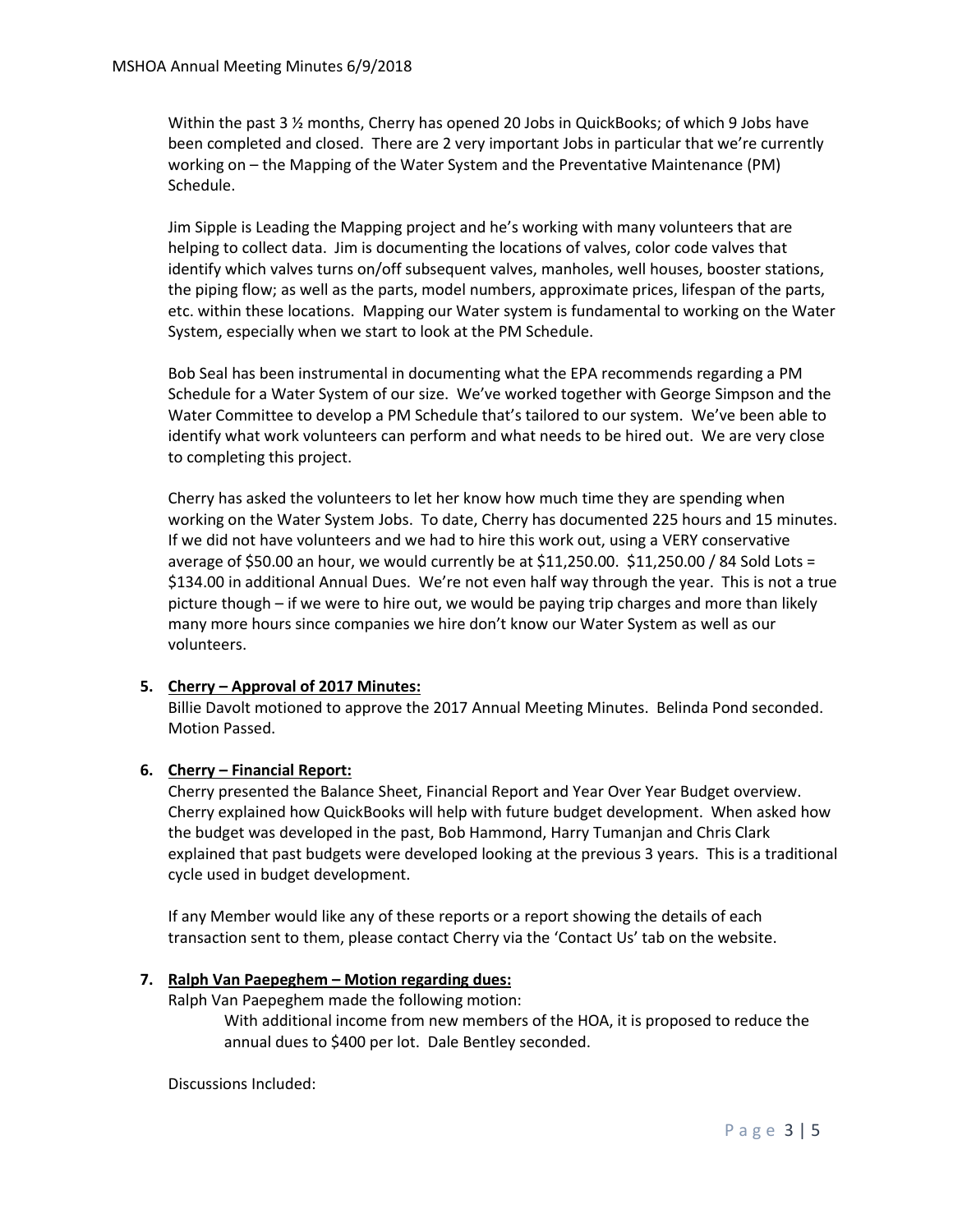- Our subdivision is now 20 years old; with more members there is additional traffic, road and water usage. All material costs will continue to go up. Paying a bit extra now is easier than a large assessment.
- Suggested we review the fact that losing \$6,880.00 in income (86 lots x \$80) would wipe out the current (2018-2019) contingency fund.
- Any decision would need to be made in conjunction with a review of the Financial Report and Budget.
- Review the Budget, as dues should be need-based.
- Spoke in favor of lowering the dues based upon our current bank account balances.
- The shoulders of the roads are showing a need for repair and collecting the funds from our current dues is a better idea than an assessment later.
- Recommend getting an outside agency to perform a Reserve Study and report out on if our reserves are at a healthy level for the responsibilities of our HOA.

Discussions were closed and motion voted on. Vote in favor of the motion: 7; Opposed 29. Motion fails.

## **OLD BUSINESS:**

**8. Ralph Van Paepeghem – Ralph's original Motion at the 2017 Annual Meeting was to limit the Board's ability to spend more than \$10,000 without approval. This motion was Amended (and seconded) and reads – Recommend that this discussion go out to the HOA so that things could be "hashed out" (Amendment unanimously passed):**

During the 2017 HOA Annual Meeting, Ralph put forward a motion to require the Board to get the total membership's approval for any spending over \$10,000. At that time, it was tabled for a more complete discussion. The Board received an updated motion from Ralph Van Paepeghem that reads:

"I move that the Mountain Shadows Board of Directors be limited to an expenditure of \$2000. Any expenditure in excess of \$2000 or any multi year contract must be approved by a simple majority vote of all MSHOA members. The following exceptions from this requirement are, annual snow removal contract, emergency water system repairs, or water system improvements which are discussed, budgeted for and approved at the annual meeting as part of an ongoing water system improvement program."

Sean Driskill seconded.

Discussions included:

- Questioned the definition of 'emergency'.
- The restraints this would put on the Board when it comes to approving an expenditure in a timely manner.
- The concern about getting 50% of all HOA members to simply vote. It was very difficult to get votes back to obtain a majority vote with the revision of the CC&R's.
- What type of items would actually fall into the category necessary for a vote.
- Noting that there are no comments about the aspect of not entering into long-term contracts.